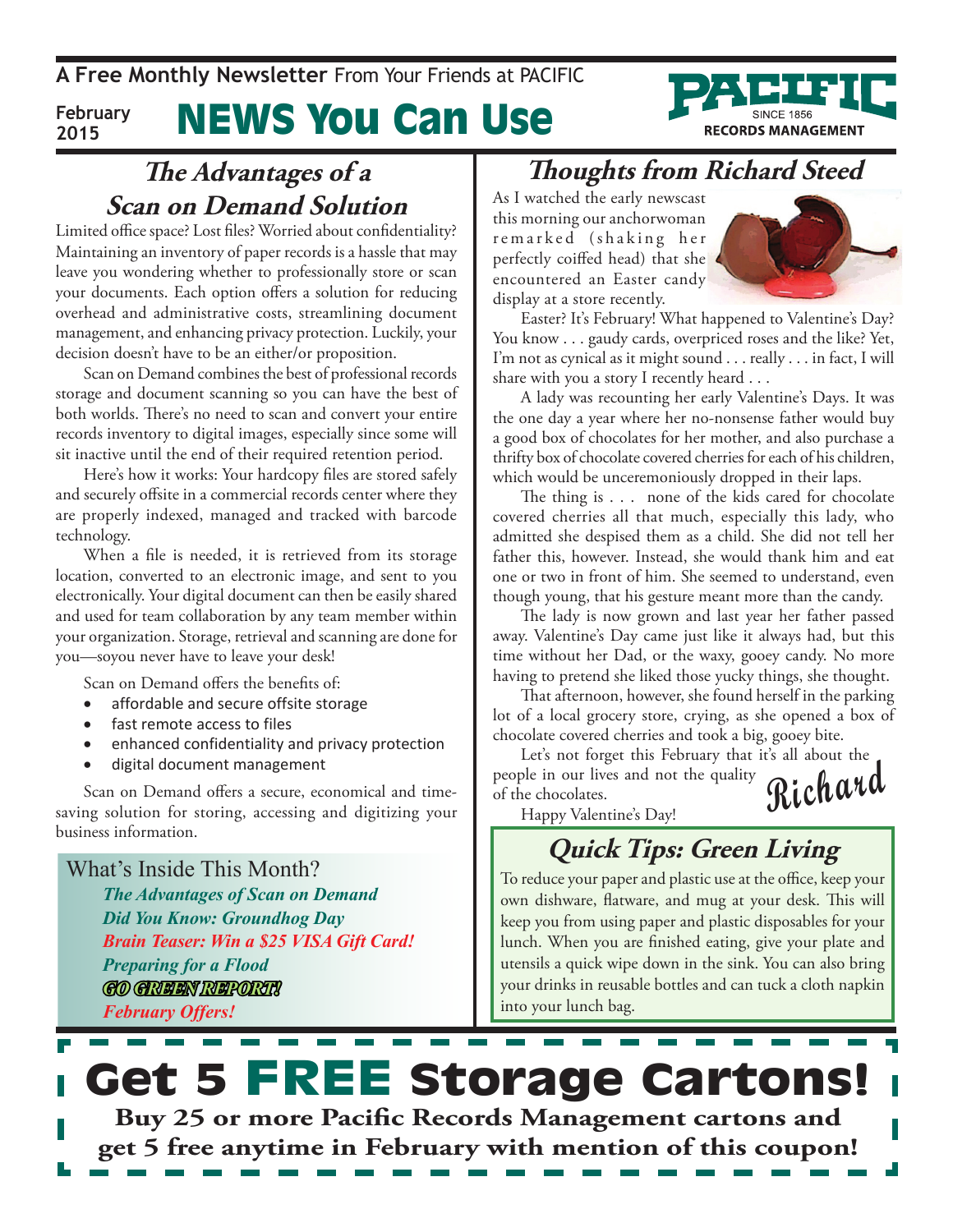#### **Considering Adult Day Services?** February Holidays and Events

Adult day services are designed to provide care and companionship for seniors who need some assistance or supervision during the day. These programs allow seniors to continue living in their home comfortably, but give them needed support to do this safely and with continued health and social opportunities. These services are perfect for seniors who need the help of someone other than a family member.

Many of these programs offer home visitation services, as well as opportunities to get out for activities. They provide help with meals and exercise programs in the home. In addition, there are opportunities for shopping, enjoying creative therapies such as art, music, and dance, and enjoying games and fun with other seniors.

How do you know if adult day services might be beneficial for you or your loved one? This checklist can help you decide:

- 1. Do health issues cause problems with enjoying home life?
- 2. Do you find yourself forgetting things occasionally?
- 3. Is your spouse finding it hard to keep up with household duties and attending to your needs?
- 4. If your children are assisting you, do they have fulltime jobs that keep them from visiting as often as they'd like?
- 5. Do you find it difficult to prepare nutritious meals every day?
- 6. Would you like to have a partner to help you keep up with a fitness program in your home?
- 7. Are you lacking in opportunities for socializing because of limited mobility?
- 8. Do you have a caregiver that would appreciate the opportunity for time alone and needed rest?

If you think that an adult day services program would be right for you, contact your local senior center for resources. These services are often offered by nursing facilities, churches, hospitals, or community centers. Some services are offered at adult day services centers and others offer in-home services. You can find a program that is just right for your specific needs.

#### **By the Numbers: Chewing Gum**

- Americans purchase over \$2 billion of chewing gum each year.
- Wrigley produces about 35 percent of all chewing gum manufactured.
- If each piece of gum consumed each year was chewed for 30 minutes, it would add up to 187 billion hours.
- Every American chews on average 280 sticks of gum annually.
- Chewing gum for one hour burns about 11 calories. *Source: Wrigley, National Association of Chewing Gum Manufacturers*

1 Robinson Crusoe Day 1-7 Women's Heart Week 2 Groundhog Day 2-6 International Networking Week 2-8 Publicity for Profit Week 3 African-American Coaches Day 4 Digital Learning Day 4 World Cancer Day 5 Weatherperson's Day 6 Bubble Gum Day 6 National Wear Red Day 7 Take Your Child to the Library Day 7 Wave All Your Fingers at Your Neighbors Day 8 Laugh and Get Rich Day 8 Man Day 9 Read in the Bathtub Day 9-15 International Flirting Week 9-15 Random Acts of Kindness Week 11 Get Out Your Guitar Day 11 National Shut-In Visitation Day 11 Satisfied Staying Single Day 13 Employee Legal Awareness Day 13 Get a Different Name Day 13 Madly in Love with Me Day 14 National Donor Day 14 National Have a Heart Day 14 Saint Valentine's Day 15 Susan B. Anthony Day 15-21 National Pancake Week 16 Presidents' Day 17 International Pancake Day 17 Mardi Gras 17 My Way Day 19 Chinese New Year 20 World Day for Social Justice 21 International Mother Language Day 22-28 National Eating Disorders Awareness Week 23 Curling is Cool Day 24 Single-Tasking Day 25 Inconvenience Yourself Day 26 Introduce a Girl to Engineering Day 26 National Chili Day 28 Floral Design Day 28 National Tooth Fairy Day 28 World Sword Swallowers Day **February is also . . .**  National Time Management Month International Boost Self-Esteem Month

Library Lovers' Month

Marfan Syndrome Awareness Month

The material contained in this newsletter is for informational purposes only and is based upon sources believed to be reliable and authoritative; however, it has not been independently verified by us. This newsletter should not be construed as offering professional advice. For guidance on a specific matter, please consult a qualified professional.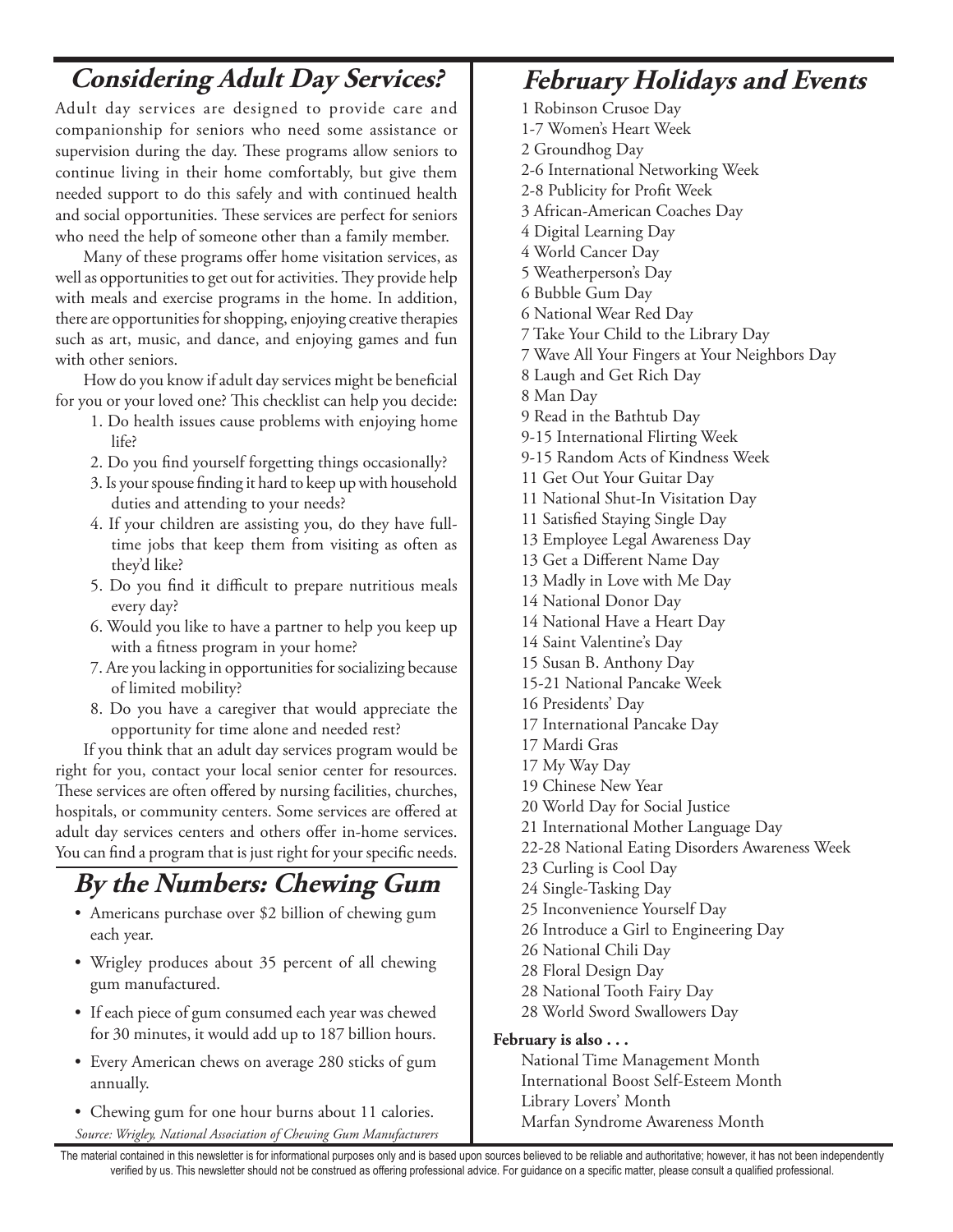### **PacBlog Records and Information Management Resolutions for the**

#### **New Year**

PacBlog is the monthly web log of Pacific Records Storage To read this month's installment, please click the title below.

> http://pacific-records.com/records-informationmanagement-resolutions-new-year

You may also access the PacBlog at the URL below. There you will find this month's installment along with archives of previous installments.

**http://pacific-records.com/category/pacnews**

#### **Have A Question For Us?**

We love to hear from all our good friends and clients who enjoy reading our monthly newsletter. If you have a question related to off-site document storage, shredding, media vaulting, or document imaging, please feel free to give us a call or send us an email.

**(888) 893-6054 or info@pacific-records.com**

#### **Do You Want To Win A \$25 VISA Gift Card?**



Each month we'll give you a new challenge of some type. All those who reply with a correct

answer are eligible to win. At the end of the month we'll draw a lucky name.

> Here is this month's challenge: What number divided in half is zero?

**Last Month's Answer to:** *What is the shortest complete sentence in the English language?*

> **Last month's Winner: Julie Tremayne GO.**

Email your answer to **info@pacific-records.com Practice Administrator**

#### **February Service Awards**

Celebrating Pacific Employee Anniversaries

**19 years** Lori Ornellas

**17 years** Tony Silva

**15 years** Tim Hoskins

**10 years** Ellen Clare

**9 years** Justine Brown

 **3 years** Israel Lopez



"We're installing a USB port so it's easier to recharge you after lunch."

# 3 months FREE secure Destruction service

*Get 3 months of free Secure Destruction service when you sign up for a new Secure Destruction account with a one-year agreement. Just mention this coupon! Email info@pacific-records.com for more information.*